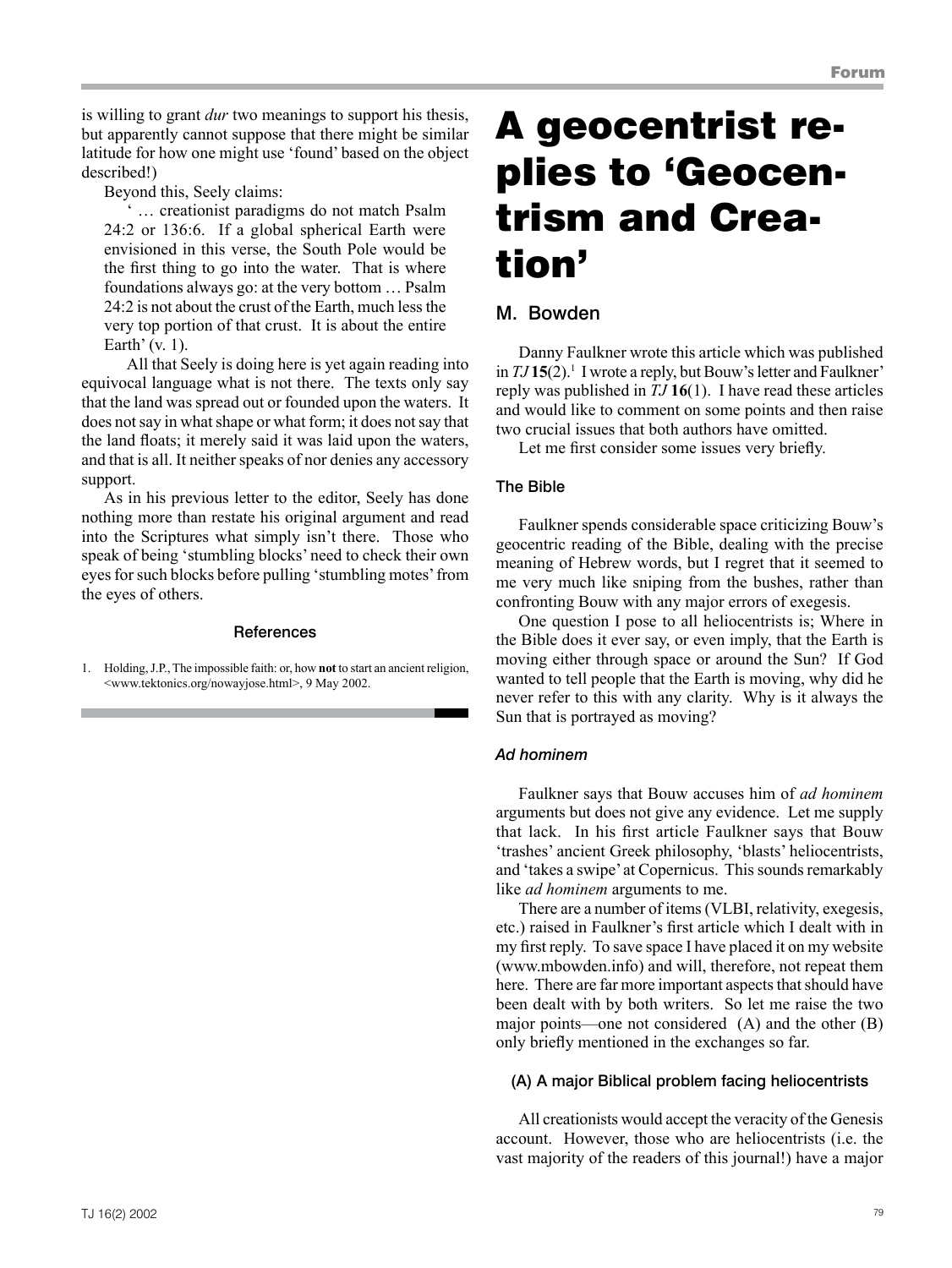problem facing them. In Genesis 1:1 we have the creation of the Earth on the first day. In Genesis 1:16 we read of the creation of the Sun, Moon and stars on the fourth day.

What happened before the fourth day? Did the Earth circle a non-existent Sun? Alternatively, was the Earth given a sudden jolt around the Sun when it was duly created on the fourth day? The slopping of the oceans over the land would have destroyed much of the newly created shore life on an Earth that God declared was 'perfect'.

If heliocentrists resort to the interpretation that the Sun was created on the first day but only shone forth on the fourth day, then they are running into even greater problems in exegesis. The Hebrew account of the Sun's creation is the same as all the other accounts of creation on other days. But for this particular creation, the Hebrew translation has to be changed for them to be able to hold to their position—i.e. the Sun was created on the first day but only 'appeared' (began to shine) on the fourth day. If they change it for this day, then they should be consistent and use this for all the other daily accounts of creation—which would make complete nonsense of Genesis 1.

It is the geocentrist's interpretation of the Bible that makes the simplest and most sensible understanding of Genesis 1. It places the Earth at the beginning of time and at the very centre of God's concern and care.

#### (B) The scientific arguments

Let me now turn to Faulkner's gross omissions. I have found in the reading of many articles, by both evolutionists and creationists, by far the most important aspect of their examination is not what they say, but what they have *failed* to say.

Reading through this lengthy article, it was with considerable surprise that I suddenly found I had reached the reference section, and the article had ended.

The reason for my surprise was that *Faulkner had not once referred to the four basic scientific experiments that supported geocentricity which Bouw gives in his book!*

It was as if a critic of a scientist's experiments commented on the dirtyness of the laboratory, the conflict between his staff, and that the scientist was a philanderer, from which he claims that any scientific conclusions he makes should be ignored, yet never discussed the experimental evidence itself!

It is quite unacceptable for Faulkner to plead in his reply letter that 'In such a brief article I could hardly discuss all the scientific issues raised in Bouw's 350-page book.'

Now Faulkner is a qualified astronomer writing in a journal specifically published for technical subjects, yet spends almost all his time dealing with Biblical exegesis, history and personalities, etc. and other somewhat peripheral subjects, and then complains that he cannot deal with the scientific evidence that supports geocentrism!

Faulkner's serious omission casts a deep shadow upon

the whole of his article and a large question mark over his objectivity*. They are omissions which only readers of Bouw's book would be aware of.* 

In view of his deliberate omission of this vital aspect, may I inform your readers of the four experiments that are hardly known by the vast majority of creationists? I give only a brief outline here.

#### *(i) The Michelson-Morley experiment* <sup>2</sup>

By passing light between mirrors, it was expected that the 30 km/s motion of the Earth around the Sun would be measured. Instead, they found the speed was virtually zero! This caused deep concern in the scientific establishment, for this clearly indicated the Earth was effectively stationary. The Fitzgerald-Lorentz Contraction was invented to 'explain away' this unwelcome result. Eventually, from this, Einstein produced his paradoxical (!) theory of relativity which was essentially to overcome this whole problem.

# *(ii) The Sagnac experiment* <sup>3</sup>

 Sagnac rotated a table carrying a light source, film and mirrors at only 2 revs/s. He detected the movement by the changing interference fringes of the light. This demonstrates an aether exists, which flatly contradicts relativity. Relativists have never adequately explained this experiment and it is hardly ever referred to by university lecturers. More recently, Kantor carried out a similar experiment with the same result. *New Scientist* (**16**:2761, 1962) reporting this said, 'If Einstein's postulate is correct there should be no interference fringes on spinning the disc … Kantor deduces that Einstein's second postulate is incorrect … if there is no alternative for the observed effects, then there is a need to reconsider some basic ideas in physics.'

I am convinced that the VLBI results will be found to be as false as the eclipse experiments, $4,5$  the flying clocks experiment<sup>6</sup> and the precession of Mercury's perihelion.<sup>7</sup> I would suggest that before geocentrists are asked to explain the VLBI results, Relativists should explain the Sagnac and Kantor results. It is the aether that provides a framework against which movement can be detected. That is why Einstein was so desperate to get rid of it.

#### *(iii) The Michelson-Gale experiment* <sup>8</sup>

Light was passed around a large rectangle of evacuated pipes set out in a field. The 0.46 km/s speed of the rotation of the Earth (at the equator) relative to the aether was measured to within 2% of the known speed. Thus, either the Earth was rotating, or the aether was rotating around the Earth and carrying the heavens with it.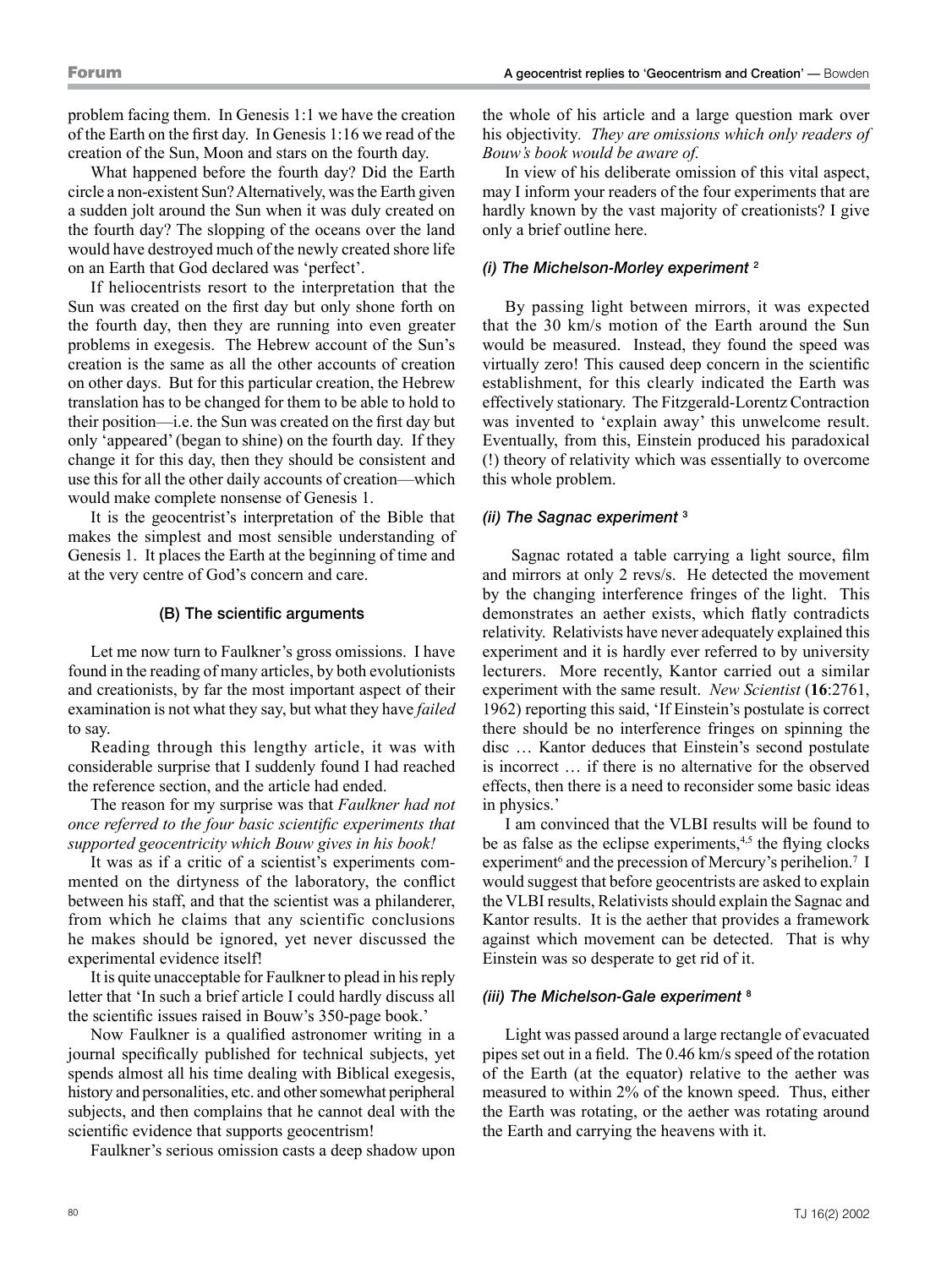#### *(iv) 'Airy's failure'* <sup>9</sup>

To see a star, telescopes have to be tipped very slightly in the direction of travel of the Earth. Airy filled a telescope with water (which slowed down the speed of the light), but no change in the angle of the telescope was needed. This showed that the light was *already* coming in at an angle from the moving star to a stationary telescope, and it was *not* the telescope which was moving.

These summaries are extremely brief and I would not expect readers to fully understand their full implication.

Faulkner's article is about the only serious creationist critique of geocentricity I have read and it is by a qualified professional astronomer. Despite such credentials, I would contend that Faulkner has failed to adequately prove his point of view. Indeed, I would suggest that if this is the best case that critics can muster, then those holding to geocentrism have little to fear.

Geocentrism is not just ignored but attacked with a degree of emotion by those deeply engaged in promoting Creation. This is understandable for, having 'nailed their colours to the mast', they fear the ridicule of their peers and the 'bringing into disrepute the whole of the creation movement'. I am nevertheless convinced that it will become increasingly accepted, albeit slowly, by *ordinary* Christians who are prepared to seriously examine the whole subject. The feedback that I have received from some of those who have read my book certainly indicates this is taking place.

#### **References**

- 1. Faulkner, D., Geocentrism and Creation, *TJ* **15**(2):110–121, 2001.
- 2. Michelson, A. and Morley, E., The relative motion of the Earth and the luminiferous aether, *American J. Science* **22**:120–129, 1881; also, *American J. Science* **24**(203):333–345, 1887*.*
- 3. Sagnac, M., L'ether lumineux demontre par l'effet du vent relatif d'ether dans un interferometre en rotation uniform, *Comptes Rendus* **157**:708–710, 1913; also **157**:1410–1413. (Translations of both these papers are in Hazelett, R. and Turner, D., *The Einstein Myth and the Ives Papers—A Counter Revolution in Physics*, Devin-Adair Company, Connecticut, 1979.
- 4. Bowden, M., *True Science agrees with the Bible*, Sovereign Publication, Bromley, UK, pp. 445–452, 1998.
- 5. Bowden, M., The suspect 'Proof' of Relativity', *CEN Tech. J.* **2**:157–167, 1986.
- 6. Bowden, Ref. 4, pp. 453–455.
- 7. Bowden, Ref. 4, p. 452.
- 8. Michelson, A. and Gale, H., The effect of the Earth's rotation on the velocity of light, *Astrophysical J.* **61**:140–145, 1925.
- 9. Airy, G., On the supposed alteration in the amount of Astronomical Aberration of Light, produced by the passage of the Light through a considerable thickness of Refracting Medium, *Proceeding Royal Society of London* **20:**35–39, 1871.

# Danny Faulkner replies:

Thanks to Malcolm Bowden for his letter in response to my paper on geocentrism and to my response to Gerardus Bouw's letter published earlier. Both Bowden and Bouw dismiss my critique of some of the geocentrists' Biblical arguments, but neither man has responded to what I think are very significant points.

For instance, Bouw makes a distinction over the meaning of the English word 'shall' that has no basis. Another example is the distinction that Bouw makes in the words 'establish' and 'stablish', even though the Hebrew does not support that distinction—and it's the original language that matters, not a translation. The fact that geocentrists can completely mishandle something that is so easily checked ought to cause one to question geocentrists' judgments in these sorts of matters.

Bowden asks, 'if God wanted to tell people that the Earth is moving, why did he never refer to this with any clarity?' The answer is in recognizing the leading nature of Bowden's question: apparently God never felt it necessary to tell us that the Earth orbits the Sun.

There are many things about the world that God did not reveal in the Bible, e.g. atomic theory. From a physical standpoint the Bible is neither geocentric nor heliocentric/ geokinetic, though theologically and anthropologically it is geocentric. The geocentrists' hyper-literal interpretation of certain Biblical passages is made with sincerity, but misses the mark. Phenomenological usage is not a threat to the Bible, but that is an issue about which we will probably never agree.

Like Bouw, Bowden accuses me of making *ad hominem* attacks. I suspect that neither gentleman really understands what an *ad hominem* attack is. An *ad hominem* attack (from Latin, meaning 'to the person') is an attempt to discredit by bringing up personal information about a person that has no bearing upon the argument. Thus it certainly applies to Bouw's insinuations that Kepler was a murderer, which as I've indicated are so baseless that they would be thrown out of any Western law court by the greenest defence lawyer/attorney.

I used the colorful terms 'trashes', 'blasts', and 'takes a swipe' to describe attacks upon several groups and individuals with whom Bouw obviously disagrees. I could have used very clinical words such as 'critiques' in all those instances, but besides the repetition, the writing would have lacked style. It is a great stretch to conclude that my use of those terms was a personal attack upon Bouw—certainly nothing even remotely approaching his accusations against founding geokineticists. I am very amused that earlier in his letter Bowden accused me of 'sniping from the bushes', which is very similar terminology to Bowden's examples of my alleged *ad hominem* attacks.

In answer to Bowden's question concerning the Earth's motion before the creation of the Sun, I do not know. Was